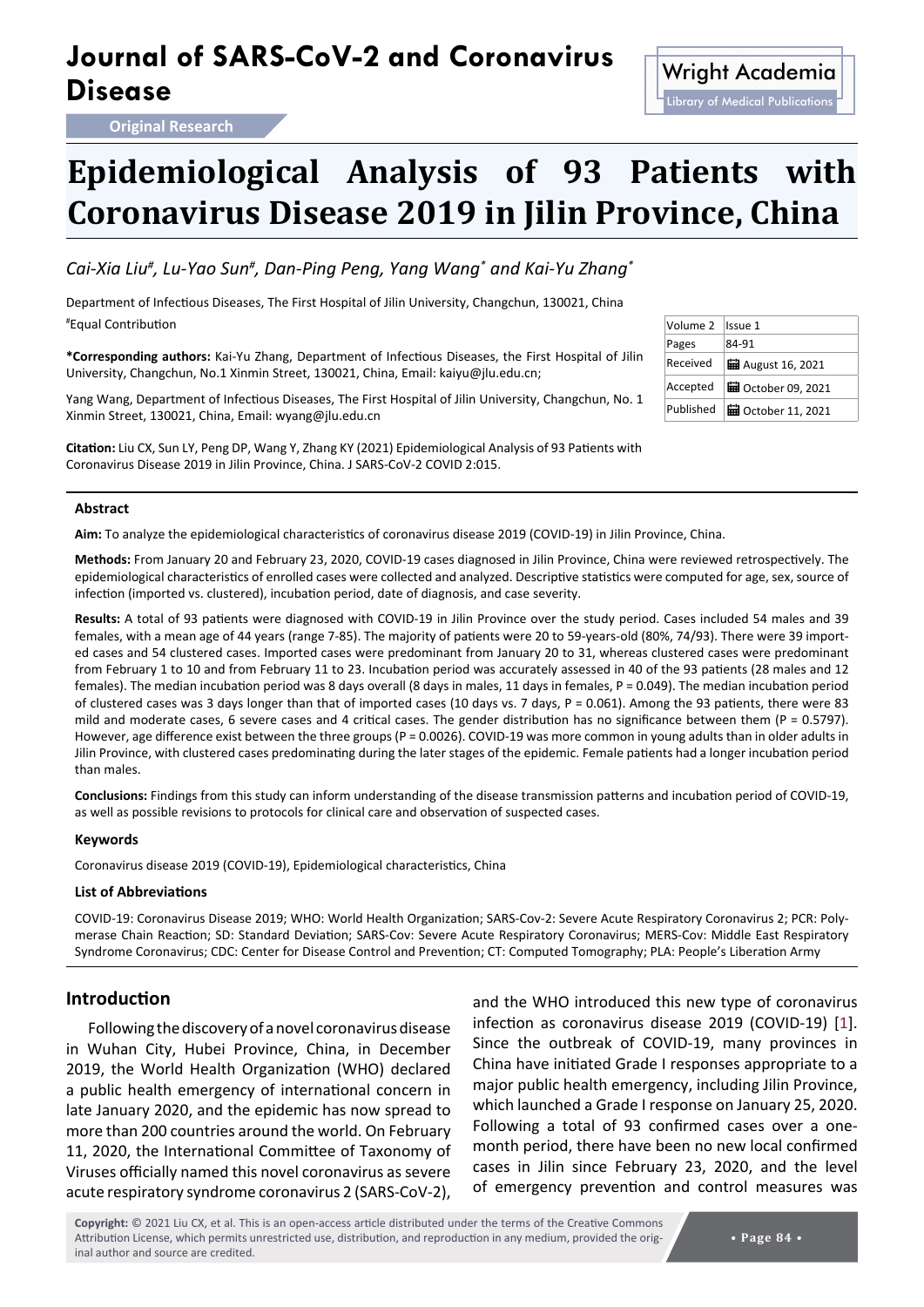adjusted to a Grade II response on February 26.

COVID-19 is now effectively under control in most provinces and cities in China, but the epidemic remains a serious challenge globally. By far apart from supportive care, no specific treatment has been established for COVID-19 [[2](#page-6-2)]. Prevention is the most important means of controlling infectious disease, and understanding the disease's underlying epidemiology is central these efforts. Identification of sources of infection, effective isolation, blockage of possible transmission routes, and protection of the population in a timely manner are all crucial to preventing the spread of infectious diseases. It has been shown that COVID-19 is transmitted through respiratory droplets and contact, and that there is a possibility of aerosol transmission in confined spaces [[3](#page-6-3)]. Further confirmation is needed to verify the presence of fecal-oral transmission of COVID-19 [[4](#page-6-4)]. Mild or asymptomatic patients may not be easily identified; however, these patients can still transmit SARS-CoV-2 to others, posing a substantial challenge for controlling the spread of COVID-19.

Currently, the rapid spread makes COVID-19 a great challenge worldwide. To timely grasp epidemic characteristics of COVID-19, we aimed to perform a retrospective epidemiological study of confirmed COVID-19 cases. Our study findings may be useful to optimize the prevention and control strategies.

### **Methods**

## **Ethics**

The study was conducted in accordance with the requirement of the Helsinki Declaration revised in 2013, and the research protocol was approved by the Ethics Committee of the First Hospital of Jilin University, Jilin Province, China.

#### **Study design**

A retrospective cohort study.

### **Participants**

All patients diagnosed with COVID-19 in Jilin Province, China, from January 20 to February 23, 2020  $(N = 93)$  were included in this study.

#### **Data collection**

We performed a epidemiological investigation of the 93 included COVID-19 patients. Patients were divided into imported and clustered cases of COVID-19 and further classified based on clinical classification criteria as described in the *Diagnosis and Treatment Plan for Coronavirus Disease 2019* (trial edition 7) [\[5\]](#page-6-1). We divided the study time period into three time windows (January 20 to 31, February 1 to 10, February 11 to 23) and classified cases based on the final diagnosis. Incubation period was assessed based on the time of last contact or the time the patient left his or her place of residence and the onset time of clinical symptoms.

#### **Study materials and procedure**

Patients met diagnostic criteria according to the *Diagnosis and Treatment Plan for Coronavirus Disease 2019* (trial edition 7) issued by the National Health Commission and the National Health Administration of the People's Republic of China [\[5\]](#page-6-1). Respiratory tract specimens (oropharyngeal swabs or nasopharyngeal swabs) were tested at various local and municipal centers for disease control and prevention in China. Diagnosis of the first case was reviewed by the Jilin Provincial and China Centers for Disease Control and Prevention. Testing was performed using real-time fluorescence-based polymerase chain reaction (PCR) to detect SARS-CoV-2 nucleic acids.

#### **Statistical analysis**

All analyses were conducted using SPSS software version 24.0 (IBM SPSS Inc., Chicago, IL, U.S.). The P-P plot method and Shapiro-Wilk test were used to determine normality of variables. Normally distributed variables were presented as mean ± standard deviation  $(\bar{x} \pm SD)$ . Independent t-tests were used to compare mean age between groups and Wilcoxon signed-rank tests were used to compare median incubation period between groups. Sex distributions were compared using the Fisher's exact test. A P-value < 0.05 was considered statistically significant.

#### **Results**

#### **Case severity and age and sex distributions**

Among the 93 COVID-19 cases analyzed, there were 15 mild cases (16.13%), 68 moderate cases (73.12%), 6 severe cases (6.45%) and 4 critical cases (4.30%). Patients included 54 (53.76%) males and 39 (41.94%) females, with a mean age was  $43.69 \pm 17.11$  years (range 7 to 85 years) overall,  $41.7 \pm 15.9$  years (range 7 to 85 years) for mild and moderate cases,  $55.8 \pm 21.3$ years (range 24 to 78 years) for severe cases, and 66.8  $\pm$ 15.1 years (range 51 to 82 years) for critical cases (Table 1). The age and sex distributions of the included cases are shown in Figure 1. The majority of cases were 20 to 59-years-old (74/93, 79.57%). There were more males than females in most age groups, with the exception of patients < 10-years-old, 10-19, and 30-39 years-old, among whom there were slightly more females than males.

#### **Imported and clustered cases**

All 93 patients had studied, worked in, or traveled for business or personal reasons to Wuhan City, Hubei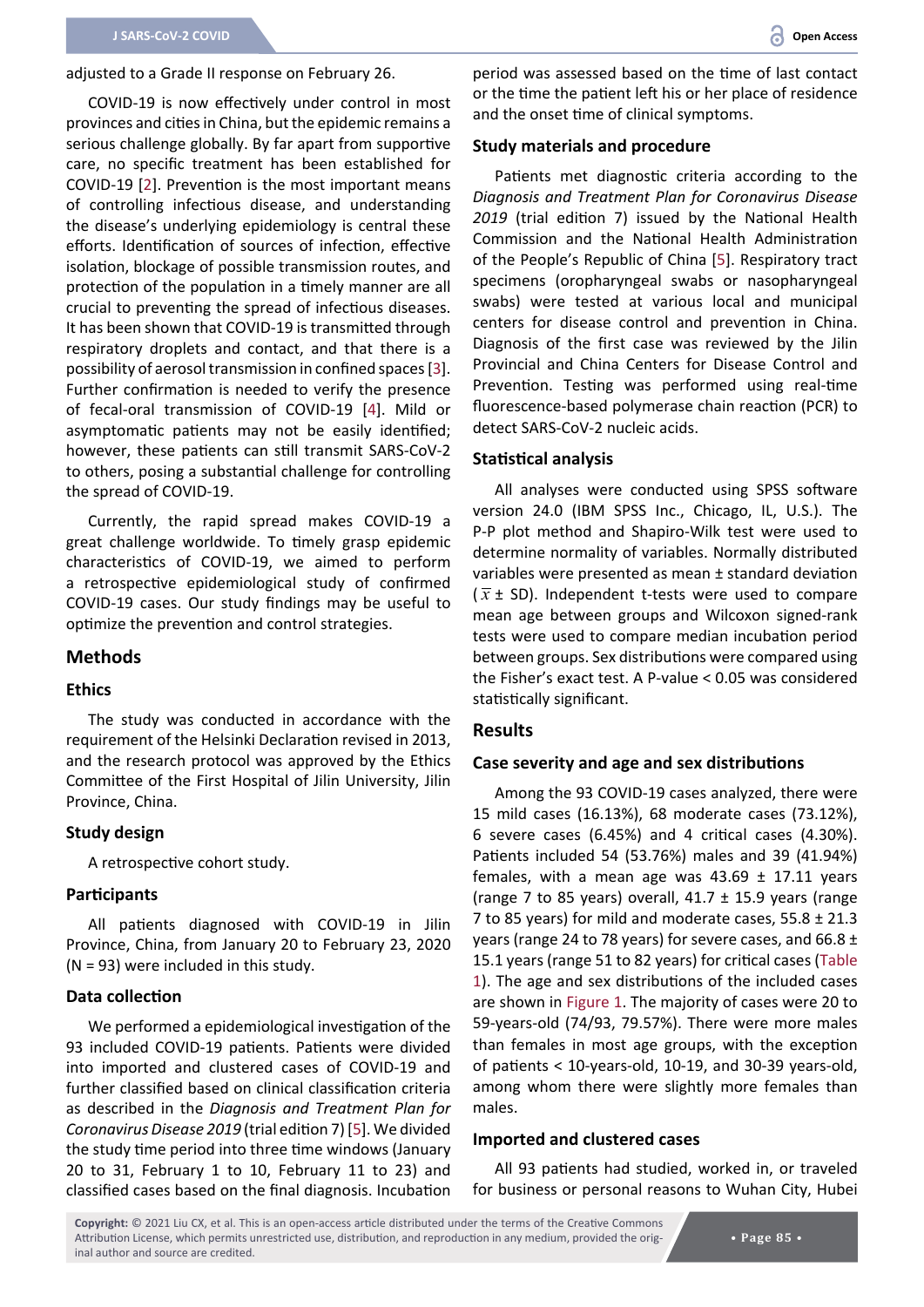**Table 1:** Age and Sex Distribution of Coronavirus Disease 2019 (COVID-19) Cases by Clinical Classification, Jilin Province.

|              | Mild-moderate    | <b>Severe</b>   | <b>Critical</b> |        |
|--------------|------------------|-----------------|-----------------|--------|
| Age          | $141.7 \pm 15.9$ | $55.8 \pm 21.3$ | $66.8 \pm 15.1$ | 0.0026 |
| Gender       |                  |                 |                 |        |
| Male $n$ (%) | 47 (56.6)        | 5(83.3)         | 2(50.0)         | 0.5797 |
| Female n (%) | 36(43.4)         | 1(16.7)         | 2(50.0)         |        |

Data are presented as n (column percent).





Province; had lived or traveled in other countries or cities (e.g., Thailand, Vietnam, Shandong Province, Guangdong Province, Heilongjiang Province, and Beijing City); or had a history of close contact with a confirmed case from Jilin Province. Among the cases, 39 patients (41.94%) had traveled outside Jilin Province and were classified as imported cases. These included 22 patients (23.66% of cases overall) who had traveled to Wuhan City (the site of the initial outbreak) and 17 patients

(18.28%) who had traveled to other provinces or countries (Figure 2). The remaining 54 patients (58.06%) had close contact with a confirmed case and were classified as clustered cases.

## **Age and sex distributions of imported and clustered cases**

The distributions of the 39 imported and 54 clustered COVID-19 cases in the three time windows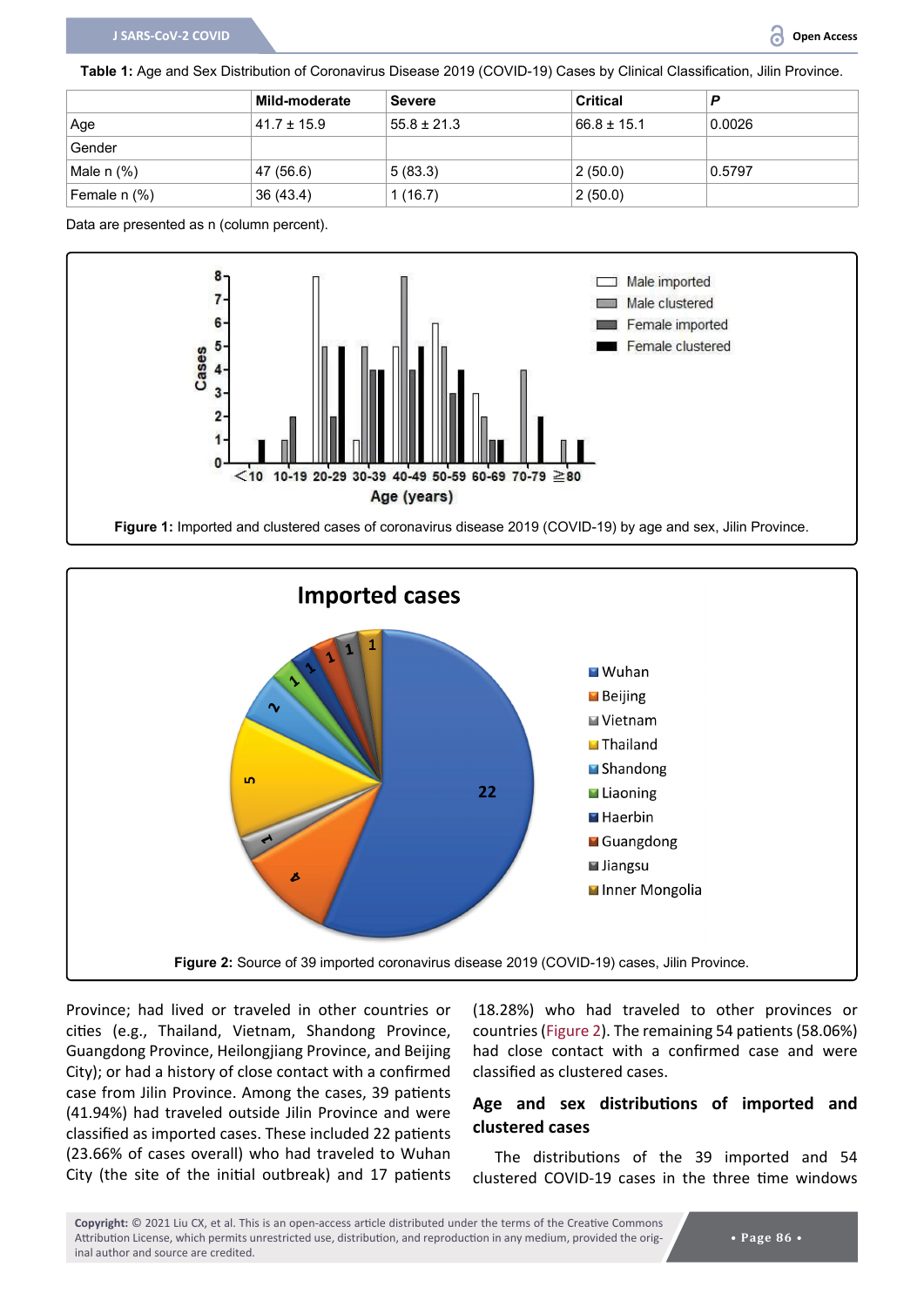**Table 2:** Imported and Clustered Cases of Coronavirus Disease 2019 (COVID-19) by Time Period and Sex, Jilin Province.

|                       |                        | January 20 to<br>January 31 | February 1 to<br><b>February 10</b> | February 11 to<br><b>February 23</b> | P        |
|-----------------------|------------------------|-----------------------------|-------------------------------------|--------------------------------------|----------|
| Type $n$ (%)          | <b>Imported Cases</b>  | 15 (88.2)                   | 24 (36.9)                           | 0(0.0)                               | < 0.0001 |
|                       | <b>Clustered Cases</b> | 2(11.8)                     | 41 (63.1)                           | 11(100.0)                            |          |
| Imported Cases n (%)  | Male                   | 12(80.0)                    | 11(45.8)                            | $0(-)$                               | 0.0485   |
|                       | Female                 | 3(20.0)                     | 13(54.2)                            | $0(-)$                               |          |
| Clustered Cases n (%) | Male                   | 2(100.0)                    | 23(56.1)                            | 6(54.5)                              | 0.6605   |
|                       | Female                 | 0(0.0)                      | 18 (43.9)                           | 5(45.5)                              |          |

Data are presented as n (column percent).



are shown in Table 2. The mean age was  $45.57 \pm 18.48$ years for clustered cases and  $41.07 \pm 14.84$  years for imported cases overall ( $P = 0.213$ ). The 39 imported cases included 23 males (mean age 43.00 ± 15.51 years, range 21 to 68 years) and 16 females (mean age 38.31 ± 15.33 years, range 10 to 67 years). The 54 clustered cases included 31 males (mean age 46.81 ± 18.05 years, range 17 to 82 years) and 23 females (mean age 43.91 ± 19.32, range 7 to 85 years). Differences in mean age between male and female patients were not statistically significant in either group ( $P = 0.338$  for imported cases, P = 0.574 for clustered cases). Similarly, differences in mean age between imported and clustered cases were not statistically significant among males (P = 0.410) or females ( $P = 0.340$ ).

The numbers of imported and clustered cases of COVID-19 by age and sex are shown in Figure 1. In the age range of the majority of cases (20-59 years), there were generally more male than female patients among both imported and clustered cases. Exceptions to this pattern is that an equal number of males and females among clustered cases aged 20-29 years.

#### **Occupation distribution of imported cases**

Among the 39 imported cases, two people (both males, (Figure 3)) were college students in Wuhan city, eighteen people (eleven males and seven females) worked outside Jilin Province, nine people (four males and five females) had travelled for personal reasons, three people (all males) had travelled for business, and seven people (three males and four females) were migrant workers.

## **Imported and clustered cases by sex and time period**

The first and last COVID-19 cases in Jilin Province were confirmed on January 20 and February 23, 2020, respectively. Table 2 shows the number of imported and clustered cases by sex during each of the three time windows we examined within this period. Statistical analysis showed that a significant difference was found in the distribution of imported and clustered cases between the three periods (P < 0.0001). Furthermore, significant difference was found in gender distribution of imported cases (P = 0.0485). Of the 93 patients, nearly 70% (65 cases) were confirmed during the middle time window (February 1-10). During the first time period (January 20-31), 15 imported cases and 2 clustered cases were seen. In contrast, the majority of cases seen during the second time period (February 1-10) were clustered cases (41 clustered cases and 24 imported cases). In the third time period (February 11-23), all 11 cases seen were clustered cases.

#### **Incubation period**

Incubation period was accurately assessed in 40 of the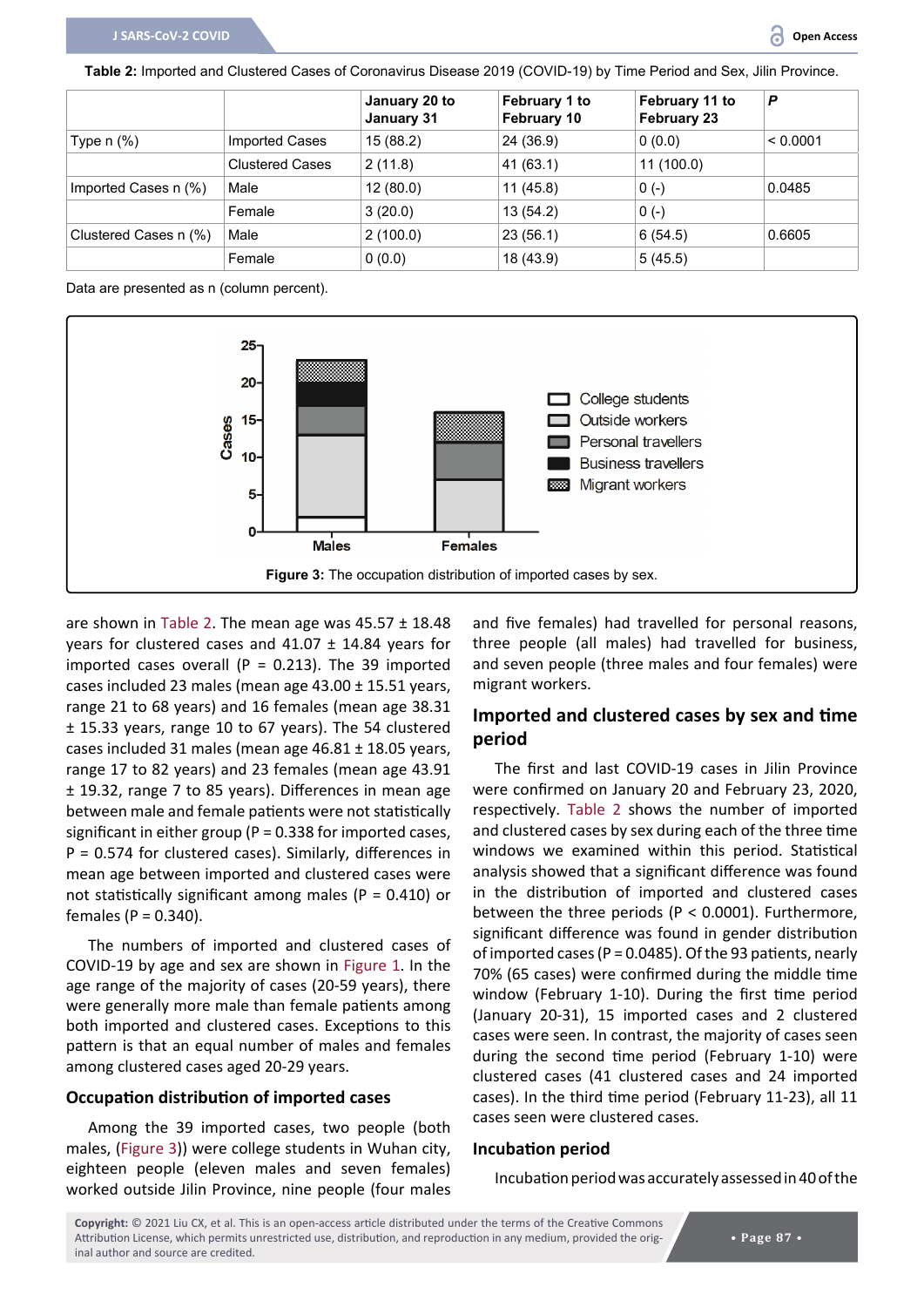**Table 3:** Median Incubation Period of Imported and Clustered Cases of Coronavirus Disease 2019 (COVID-19) by Sex, Jilin **Province** 

|                        | <b>Males</b> |                                    | <b>Females</b> |                                    | <b>Total</b> |                                    |
|------------------------|--------------|------------------------------------|----------------|------------------------------------|--------------|------------------------------------|
|                        | n            | <b>Incubation</b><br>Period (days) | n              | <b>Incubation</b><br>Period (days) | n            | <b>Incubation</b><br>Period (days) |
| Imported Cases         | 14           | 6.0                                | 6              | 9.5                                | 20           | 6.6                                |
| <b>Clustered Cases</b> | 14           | 8.0                                | 6              | 12.0                               | 20           | 10.0                               |
| Total                  | 28           | 7.5                                | 12             | 11.0                               | 40           | 8.0                                |

P-value for males vs. females = 0.049; P-value for imported vs. clustered cases = 0.061.

93 patients (28 males and 12 females). The incubation period for imported and clustered cases overall and by sex is shown in Table 3. The median incubation period was 8.0 days (range 1 to 19 days) overall, 7.5 days (range 1 to 15) among males, and 11.0 days (range 3 to 19) among females (P-value for difference between males and females = 0.049). The 28 male patients with a clear incubation period included 14 imported cases and 14 clustered cases, with median incubation periods of 6.0 (range 3 to 13) days and 8.0 (range 1 to 15) days, respectively. The 12 female patients with clear incubation period included 6 imported and 6 clustered cases, with median incubation periods of 9.5 (range 3 to 13) days and 12.0 (range 5 to 19) days, respectively. The median incubation period was shorter for imported cases overall than for clustered cases overall (6.6 days vs. 10.0 days, P = 0.061). Median incubation period did not vary significantly for clustered vs. imported cases among males (P = 0.152) or females (P = 0.195); similarly, differences in median incubation period between males and females were not significant within clustered cases  $(P = 0.097)$  or imported cases  $(P = 0.227)$ .

#### **Disease severity and outcome**

The 93 patients included 83 mild and moderate cases, 6 severe cases, and 4 critical cases. As shown in Table 1, significant difference was found in age distribution between the three groups, and more severe cases tended to be older. However, gender distribution was not found with a significant difference between the three groups ( $P = 0.5797$ ). Severe and critical cases represented 12.96% of cases among males and 7.69% among females ( $P = 0.512$ ). Among the 93 cases, 92 patients recovered and one critically ill patient died from COVID-19.

## **Discussion**

As a novel infectious disease, COVID-19 has aroused international concern and interest regarding its epidemiological characteristics. While much remains to be clarified, progress has been made in understanding the underlying disease characteristics and patterns of transmission.

Individuals generally lack immunity to novel infectious diseases and are thus highly susceptible, and SARS- CoV-2 is more contagious than severe acute respiratory coronavirus (SARS-CoV) and middle east respiratory syndrome coronavirus (MERS-CoV) [[6\]](#page-6-5). We found that the majority of COVID-19 patients in Jilin Province were men, 41.94% were females, this is consistent with the report from 1099 patients in mainland China [[7\]](#page-6-6), though the proportion of men declined across the study period. A substantial portion of patients were also originally from other provinces (predominantly Hubei Province, site of the initial outbreak). These patients were mostly working or travelling for business purposes, which explains the predominance of men. In addition, 80% of COVID-19 patients were between the ages of 20 and 59 years and thus may have had more opportunities for social gatherings and greater likelihood of contact with sources of infection. A large epidemiological study of 44,672 confirmed COVID-19 cases led by the China Center for Disease Control and Prevention (CDC) found that 86.6% of the COVID-19 patients were between the ages of 30 and 79 [[8](#page-6-7)]. In our study, 72.04% of patients (67/93) were in this age range, while nearly 20% (20/93) of imported and clustered cases occurred in young adults aged 20-29 years. Of the eight patients aged 70 or above in our study, all were clustered cases who had a history of direct contact with relatives returning from Wuhan. Four of the seven patients aged 60-69 had a history of close contact with a confirmed case, and the remaining three patients had travelled to Wuhan or to other countries. Fifty-six percent of the imported cases in Jilin were from Wuhan, the site of the initial outbreak and an area of high incidence during the early stages of the epidemic.

Analysis of the incubation period of COVID-19 patients in Jilin Province showed an overall median incubation period of 8 days, while the median incubation period of female patients was 3.5 days longer than that of males. There did not have reports about the gender differences of the incubation period between males and females to COVID-19, but a publication indicated that seven of nine COVID-19 infant patients were females [[9](#page-7-0)], and SARS-CoV has also been found to infect more males than females [[10](#page-7-1)]. Further research is needed to confirm whether females having stronger antiviral immunity than males, and if so, why.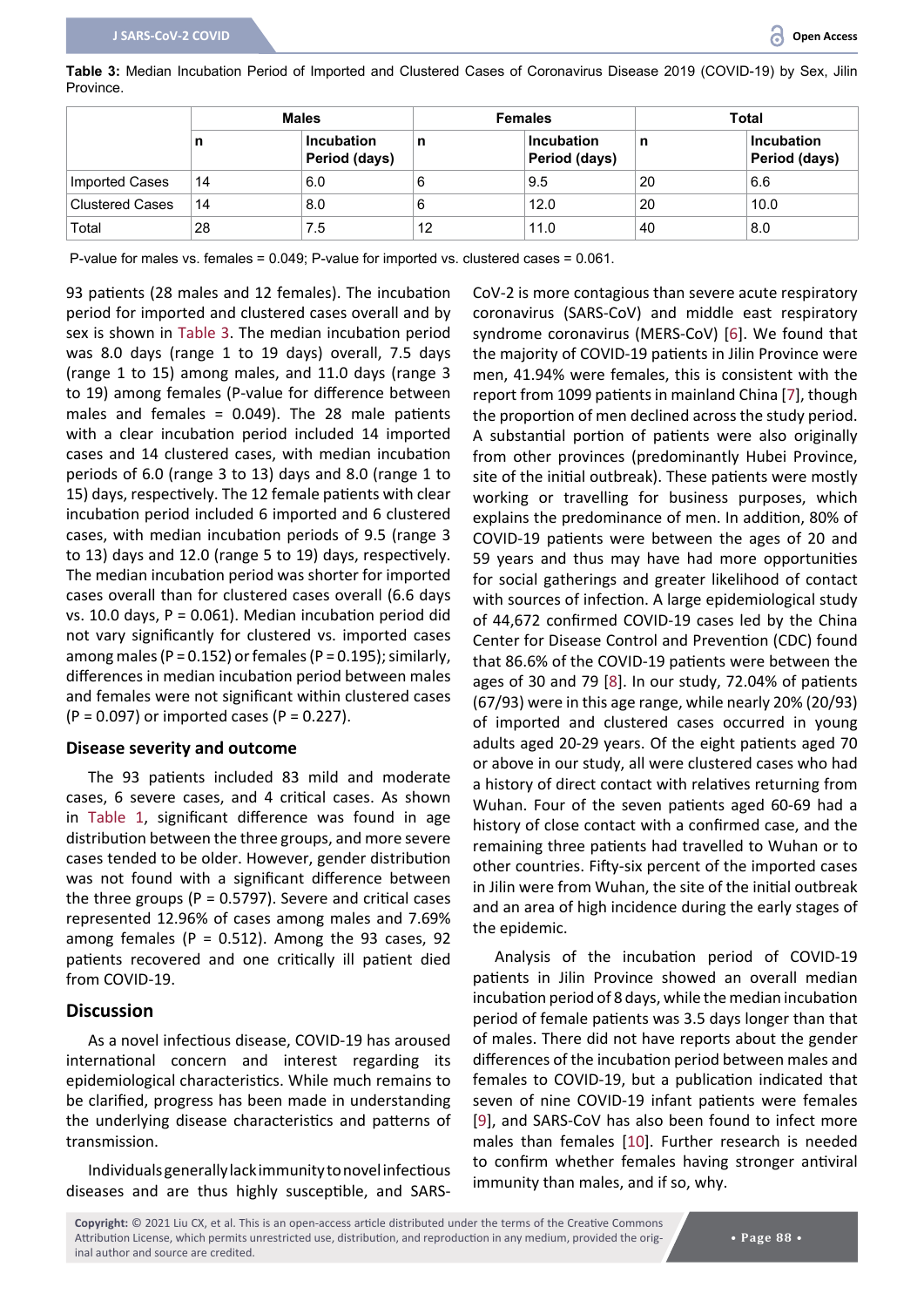In our study, the shortest incubation period was 3 days in female patients and 1 day in male patients; the longest incubation period was 19 days in a female patient, who had mild clinical symptoms but clear pneumonia lesions in her chest computed tomography (CT). Several other studies have also found COVID-19 incubation periods exceeding the commonly-used standard of 14 days. Although the exact incubation period could be traced in fewer than half of the cases in our study, we were able to trace the incubation period on a sizable sample of imported and clustered cases among both males and females, suggesting that incomplete tracing of incubation period is not likely to be a source of bias. An epidemiological analysis of 483 COVID-19 cases in Henan Province found that 7.45% of patients had an incubation period greater than 14 days [[11](#page-7-5)], while a study of 73 patients in the surrounding areas of Wuhan, Hubei Province found a maximum incubation period of 26 days [[12](#page-7-6)]. Accordingly, we recommend that the standard maximum incubation period of 14 days be further verified in large-sample studies.

Understanding the incubation period of COVID-19 is essential for tracing sources of infection and determining transmission routes, optimal length of hospital stay, and duration of quarantine and medical observation of close contacts. The observed incubation period differs between studies, as does the maximum incubation period. Most studies do suggest that the incubation period of COVID-19 is generally less than 14 days, with observed median incubation periods ranging from 3 to 7 days. Two studies found an average incubation period of 5.2 days. One of these was a retrospective analysis of 10 cases during the early period of the outbreak conducted by the China CDC. In that study, 95% of patients had an incubation period < 12.5 days [\[13\]](#page-7-7). The other was a study of 101 confirmed cases from 38 provinces, territories or countries, in which 97.5% of patients had an incubation period < 11.5 days [[14](#page-7-8)].

Knowledge of the incubation period of a disease enables prediction of approximate disease onset time after viral infection. The COVID-19 epidemic began slightly later in Jilin Province than in some other parts of China, and there was an interval of one month between confirmation of the first and last cases in Jilin. Analysis of cases over the course of that one-month period showed that imported cases were predominant during the first 10 days, which is consistent with the disease course of COVID-19. Most patients who had worked or traveled outside of Jilin returned to the province before the lockdown of Wuhan City on January 23, 2020. Given that the incubation period is most frequently between 3 and 7 days [[5](#page-6-1)], some of the imported cases had appeared before January 31, 2020, and these cases were already infectious before onset and diagnosis. Therefore, as

some patients had a relatively long incubation period or other family members who had been infected and developed the disease, a peak onset period of imported and clustered cases occurred from February 1 to 10, during which nearly 70% of overall COVID-19 cases in Jilin Province were diagnosed. During the last 13 days of the epidemic in Jilin, all cases were clustered cases. This pattern is consistent with the development, progression, and outcome of the COVID-19 epidemic in other locations. A study conducted at the Fifth Medical Center of Chinese People's Liberation Army (PLA) General Hospital found that more than 30% of COVID-19 cases (n = 26) arose from familial clustering [\[15](#page-7-2)]. In our study, more than half of patients (54/93 or 58.06%) were clustered cases, a significantly higher proportion than found in previous studies. This discrepancy may be related to the fact that Jilin province is an agricultural province with less-developed tourism and fewer migrant workers than major cities in China such as Beijing, leading to relatively fewer imported cases and more clustered cases than in those cities. In addition, because of the substantial incubation period of COVID-19, it is likely that imported cases had contact with others and may have infected family members, relatives, or friends before the onset of clinical symptoms and quarantine. The incidence of clustered cases in Jilin was relatively high, emphasizing the importance of timely isolation of individuals with a history of possible exposure through personal contact in affected areas.

The proportion of COVID-19 patients in Jilin Province who were male fell from 82.35% at the end of January 2020 to 54.55% in the middle of February. This pattern may result in part from the longer incubation period of COVID-19 in female patients.

The majority of COVID-19 cases tend to be mild and moderate [\[5\]](#page-6-1). In the present study, 89.25% of patients had mild-to-moderate COVID-19, and 6.45% and 4.3% of patients had severe and critical COVID-19, respectively. These figures are similar to those from a previous study of 44,672 confirmed COVID-19 cases in which 80.9% of patients had mild-to-moderate COVID-19, 13.8% had severe COVID-19, and 4.7% had critical COVID-19, with a mortality rate of 49% among critical cases [[8\]](#page-6-7). A WHO report also noted that approximately 14% of COVID-19 patients had severe disease, that 5% of patients needed to be treated in an intensive care unit, and that advanced age and comorbidities were the strongest risk factors for mortality [[16\]](#page-7-3). In our study, severe and critical cases were substantially older than mild-to-moderate cases, corroborating earlier findings that advanced age is associated with greater disease severity in COVID-19 patients [\[17\]](#page-7-4). The proportion of severe and critical cases was slightly higher among males than among females (12.96% vs. 7.69%). One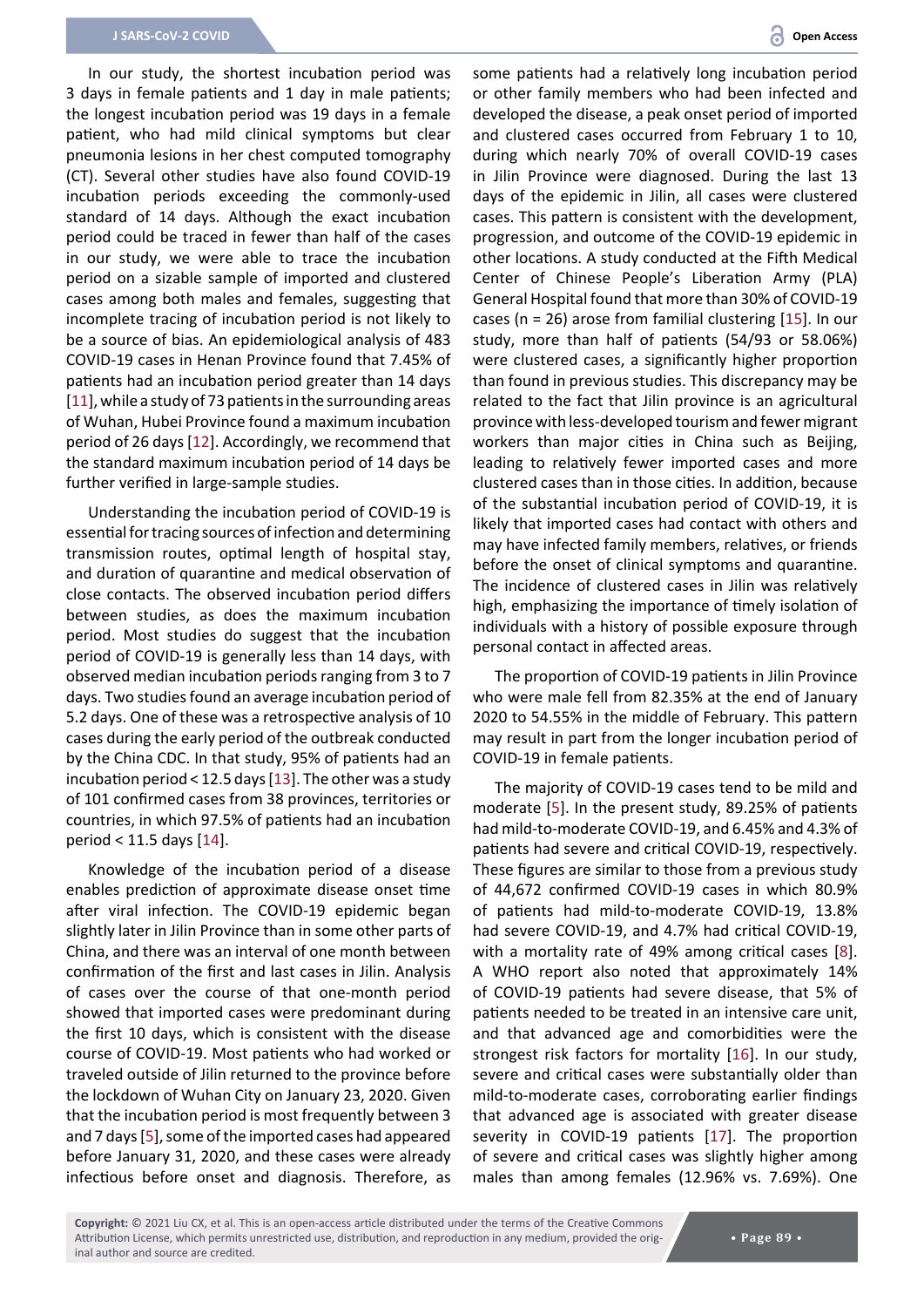study patient died, an 82-year-old male with a history of cerebrovascular disease, hypertension, and cryptogenic organizing pneumonia. It is consistent with the results that SARS-CoV-2 is more likely to infect older adult males with chronic comorbidities [\[17](#page-7-4)]. His disease course from onset to death lasted 12 days, suggesting that severe cases develop dyspnea and/or hypoxemia approximately one week after disease onset, and that the most severe cases may rapidly progress to acute respiratory distress syndrome and septic shock [[18](#page-7-9)]. Accordingly, it is crucial that health care providers pay close attention to changes in disease condition for patients at these stages. Further research is needed to verify how the speed and course of disease progression in COVID-19 may vary between males and females.

The key to stopping a severe infectious disease epidemic is prevention and control rather than treatment per se. Better understanding of the epidemiological characteristics of the disease will help to improve prevention and control and thereby reduce disease incidence. Echoing such appeals, on February 19, 2020, the New England Journal of Medicine once again called for urgent evidence from epidemiological investigation of COVID-19 [[19](#page-7-10)]. Although our study has well documented the issue, a short study period should be considered as a limitation when interpreting the finding. This is because a long study period could provide more details on the patient changes over time.

In summary, while the entire population is susceptible to COVID-19, contracting the disease requires contact with a source of infection. Hence, tracing the history of exposure to confirmed cases and the history of travel to affected areas is crucial. Given the presence of COVID-19 cases with incubation periods exceeding 14 days, it is necessary to revise our understanding of the disease's incubation period, especially for female patients, who may have a longer incubation period. Revising protocols for clinical care of COVID-19 is also advisable, including possibly extending of the observation period for suspected cases from 2 to 3 weeks.

## **Declarations**

#### **Funding**

This work was supported by the Emergency Scientific Research Fund for the Prevention and Control of Novel Coronavirus Pneumonia of the Science and Technology Department of Jilin Province [grant number 20200901008SF]. The authors declare that they have no financial relationship with the organization that sponsored the research, and the funding body was not involved in study design, data collection, analysis and writing of the study.

#### **Competing interests**

The authors declare that they have no conflict of interest.

## **Availability of data and materials**

The datasets generated and analyzed during the present study are available from the corresponding author on reasonable request.

## **Authors' Contributions**

Kai-yu Zhang and Yang Wang designed/performed most of the investigation; Cai-xia Liu, Lu-yao Sun performed the data analysis and wrote the manuscript; Dan-ping Peng contributed to interpretation of the data and analyses. All of the authors have read and approved the manuscript.

## **Ethics Approval and Consent to Participate**

The study was conducted in accordance with the requirement of the Helsinki Declaration revised in 2013, and the research protocol was approved by the Ethics Committee of the First Hospital of Jilin University, Jilin Province, China. Written informed consent was obtained from all individual participants included in the study.

## **Consent for Publication**

All data published here are under the consent for publication. Written informed consent was obtained from all individual participants included in the study.

## **Acknowledgements**

Not applicable.

## **References**

- <span id="page-6-0"></span>1. [Organization WH. Situation report – 22: Novel coronavirus](https://covid19-evidence.paho.org/handle/20.500.12663/837?show=full&locale-attribute=pt_BR)  [\(2019-nCoV\).](https://covid19-evidence.paho.org/handle/20.500.12663/837?show=full&locale-attribute=pt_BR)
- <span id="page-6-2"></span>2. [Zhou M, Zhang X, Qu J \(2020\) Coronavirus disease 2019](https://pubmed.ncbi.nlm.nih.gov/32240462/)  [\(COVID-19\): A clinical update. Front Med 14: 126-135.](https://pubmed.ncbi.nlm.nih.gov/32240462/)
- <span id="page-6-3"></span>3. [Association SEGfCotEoNCPotCPM \(2020\) An update on](https://pubmed.ncbi.nlm.nih.gov/32057211/)  [the epidemiological characteristics of novel coronavirus](https://pubmed.ncbi.nlm.nih.gov/32057211/)  [pneumonia \(COVID-19\). Zhonghua Liu Xing Bing Xue Za](https://pubmed.ncbi.nlm.nih.gov/32057211/)  [Zhi 41: 139-144.](https://pubmed.ncbi.nlm.nih.gov/32057211/)
- <span id="page-6-4"></span>4. [Zhang W, Du RH, Li B, et al. \(2020\) Molecular and](https://pubmed.ncbi.nlm.nih.gov/32065057/)  [serological investigation of 2019-nCoV infected patients:](https://pubmed.ncbi.nlm.nih.gov/32065057/)  [Implication of multiple shedding routes. Emerg Microbes](https://pubmed.ncbi.nlm.nih.gov/32065057/)  [Infect 9: 386-389.](https://pubmed.ncbi.nlm.nih.gov/32065057/)
- <span id="page-6-1"></span>5. [China NHCotPsRo. The diagnosis and treatment plan for](https://www.ncbi.nlm.nih.gov/pmc/articles/PMC7148673/)  [coronavirus disease 2019 \(trial edition 7\).](https://www.ncbi.nlm.nih.gov/pmc/articles/PMC7148673/)
- <span id="page-6-5"></span>6. [Wang C, Horby PW, Hayden FG, et al. \(2020\) A novel](https://pubmed.ncbi.nlm.nih.gov/31986257/)  [coronavirus outbreak of global health concern. Lancet 395:](https://pubmed.ncbi.nlm.nih.gov/31986257/)  [470-473.](https://pubmed.ncbi.nlm.nih.gov/31986257/)
- <span id="page-6-6"></span>7. [Guan WJ, Zheng yi Ni, Yu Hu, et al. \(2020\) Clinical](https://www.nejm.org/doi/10.1056/nejmoa2002032#:~:text=The most common symptoms were,range%2C 2 to 7).)  [Characteristics of Coronavirus Disease 2019 in China. N](https://www.nejm.org/doi/10.1056/nejmoa2002032#:~:text=The most common symptoms were,range%2C 2 to 7).)  [Engl J Med 382: 1708-1720.](https://www.nejm.org/doi/10.1056/nejmoa2002032#:~:text=The most common symptoms were,range%2C 2 to 7).)
- <span id="page-6-7"></span>8. [Epidemiology Working Group for NCIP Epidemic Response](https://pubmed.ncbi.nlm.nih.gov/32064853/)  [CCfDCaP \(2020\) The epidemiological characteristics of an](https://pubmed.ncbi.nlm.nih.gov/32064853/)